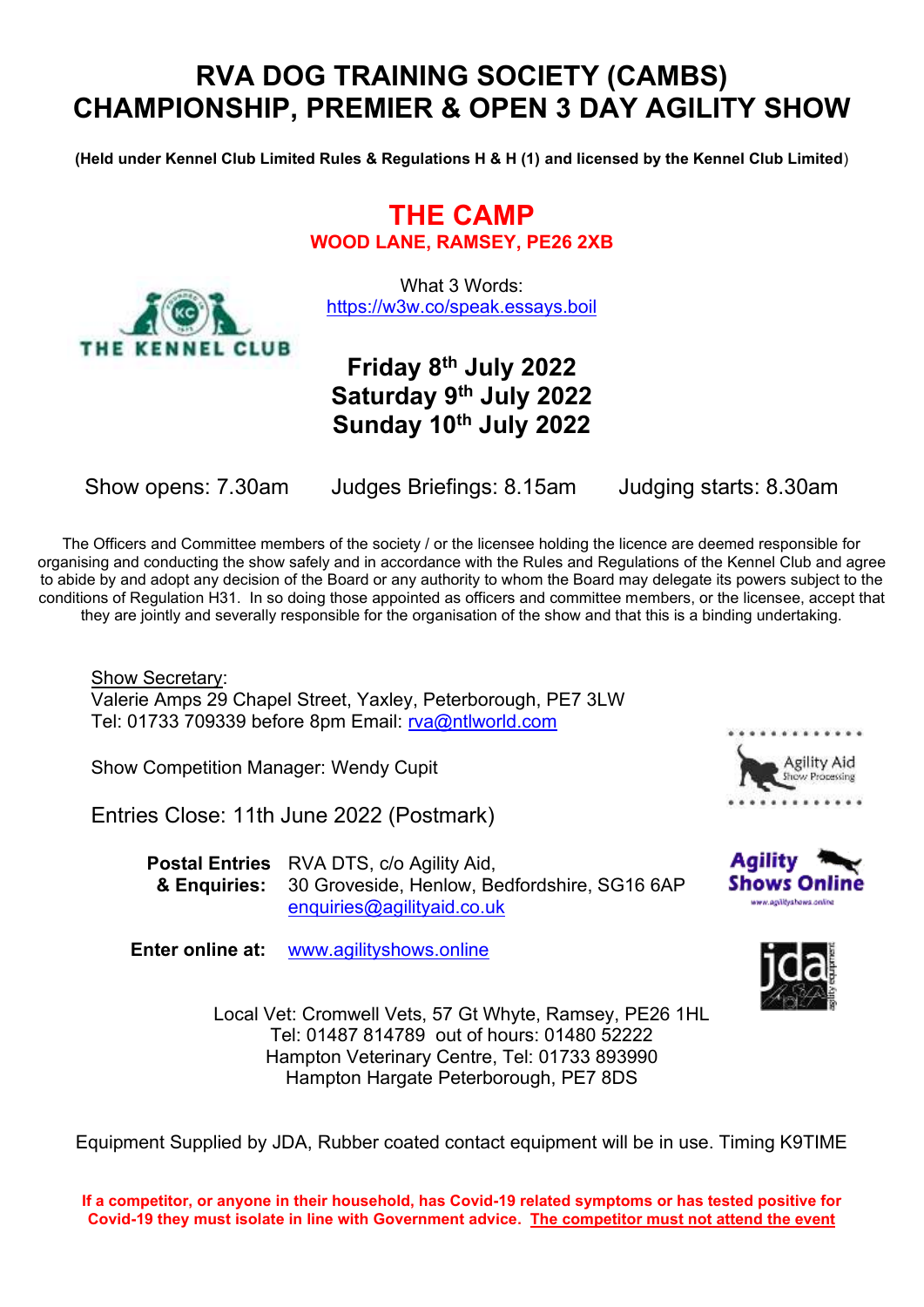|                | Friday 8 <sup>th</sup> July       |                | G <sub>2</sub>           | G <sub>3</sub> | G4             | G <sub>5</sub> | G <sub>6</sub>  | G7             |                    |
|----------------|-----------------------------------|----------------|--------------------------|----------------|----------------|----------------|-----------------|----------------|--------------------|
| $\mathbf 1$    | Large Agility Graded 1-3          | $\mathbf{1}$   | $\overline{2}$           | 3 <sup>1</sup> |                |                |                 |                | <b>Katie Lines</b> |
| $\overline{2}$ | Large Agility Graded 4-5          |                |                          |                | 4              | 5              |                 |                | Russell Hempston   |
| 3              | Large Agility Graded 6-7          |                |                          |                |                |                | 6               | 7              | Russell Hempston   |
| 4              | Large Jumping Graded 1-3          | $\mathbf{1}$   | $\overline{2}$           | $\overline{3}$ |                |                |                 |                | Nigel Rudd         |
| 5              | Large Jumping Graded 4-5          |                |                          |                | $\overline{4}$ | 5              |                 |                | Debbie Broadhurst  |
| 6              | Large Jumping Graded 6-7          |                |                          |                |                |                | 6               | $\overline{7}$ | Debbie Broadhurst  |
| $\overline{7}$ | Large Jumping Comb 1-4            | $\mathbf{1}$   | $\overline{2}$           | $\overline{3}$ | $\overline{4}$ |                |                 |                | Debbie Broadhurst  |
| 8              | Large Jumping Comb 5-7            |                |                          |                |                | 5              | 6               | $\overline{7}$ | Nigel Rudd         |
| 9              | Large Championship Grade 7        |                |                          |                |                |                |                 | $\overline{7}$ | Jacqui Wood        |
| 10             | Intermediate Agility Graded 1-3   | $\mathbf{1}$   | $\overline{2}$           | $\overline{3}$ |                |                |                 |                | <b>Katie Lines</b> |
| 11             | Intermediate Agility Graded 4-5   |                |                          |                | 4              | 5              |                 |                | Russell Hempston   |
| 12             | Intermediate Agility Graded 6-7   |                |                          |                |                |                | $6\phantom{1}6$ | 7 <sup>1</sup> | Russell Hempston   |
| 13             | Intermediate Jumping Graded 1-3   | $\overline{1}$ | $\overline{2}$           | $\overline{3}$ |                |                |                 |                | Nigel Rudd         |
| 14             | Intermediate Jumping Graded 4-5   |                |                          |                | 4              | 5              |                 |                | Debbie Broadhurst  |
| 15             | Intermediate Jumping Graded 6-7   |                |                          |                |                |                | 6               | $\overline{7}$ | Debbie Broadhurst  |
| 16             | Intermediate Jumping Comb 1-4     | $\mathbf{1}$   | $\overline{2}$           | $\overline{3}$ | 4              |                |                 |                | Debbie Broadhurst  |
| 17             | Intermediate Jumping Comb 5-7     |                |                          |                |                | 5              | 6               | $\overline{7}$ | Nigel Rudd         |
| 18             | Intermediate Championship Grade 7 |                |                          |                |                |                |                 | $\overline{7}$ | Jacqui Wood        |
| 19             | Medium Agility Graded 1-3         | $\overline{1}$ | $\overline{2}$           | $\overline{3}$ |                |                |                 |                | <b>Katie Lines</b> |
| 20             | Medium Agility Graded 4-5         |                |                          |                | $\overline{4}$ | 5              |                 |                | Russell Hempston   |
| 21             | Medium Agility Graded 6-7         |                |                          |                |                |                | 6               | $\overline{7}$ | <b>Katie Lines</b> |
| 22             | Medium Jumping Graded 1-3         | $\mathbf{1}$   | $\overline{2}$           | $\overline{3}$ |                |                |                 |                | Nigel Rudd         |
| 23             | Medium Jumping Graded 4-5         |                |                          |                | 4              | 5              |                 |                | Debbie Broadhurst  |
| 24             | Medium Jumping Graded 6-7         |                |                          |                |                |                | 6               | 7              | Nigel Rudd         |
| 25             | Medium Jumping Comb 1-4           | 1              | $\overline{\phantom{a}}$ | $\overline{3}$ | 4              |                |                 |                | Debbie Broadhurst  |
| 26             | Medium Jumping Comb 5-7           |                |                          |                |                | 5              | $6\phantom{1}$  | 7              | Nigel Rudd         |
| 27             | Medium Championship Grade 7       |                |                          |                |                |                |                 | 7              | Amanda Luttman     |
| 28             | <b>Small Agility Graded 1-3</b>   | 1              | $\overline{2}$           | $\overline{3}$ |                |                |                 |                | Katie Lines        |
| 29             | <b>Small Agility Graded 4-5</b>   |                |                          |                | 4              | 5              |                 |                | Russell Hempston   |
| 30             | Small Agility Graded 6-7          |                |                          |                |                |                | 6               | 7              | Katie Lines        |
| 31             | <b>Small Jumping Graded 1-3</b>   | $\mathbf{1}$   | $\overline{2}$           | $\overline{3}$ |                |                |                 |                | Nigel Rudd         |
| 32             | <b>Small Jumping Graded 4-5</b>   |                |                          |                | $\overline{4}$ | 5              |                 |                | Debbie Broadhurst  |
| 33             | Small Jumping Graded 6-7          |                |                          |                |                |                | $6\phantom{1}6$ | $\overline{7}$ | Nigel Rudd         |
| 34             | Small Jumping Comb 1-4            | 1              | $\overline{2}$           | $\overline{3}$ | $\overline{4}$ |                |                 |                | Debbie Broadhurst  |
| 35             | <b>Small Jumping Comb 5-7</b>     |                |                          |                |                | 5              | 6               | $\overline{7}$ | Nigel Rudd         |
| 36             | Small Championship Grade 7        |                |                          |                |                |                |                 | 7              | Amanda Luttman     |

\*\*\* Live scores, results & ring/class updates can be viewed online at: [www.agilityaid.co.uk/results](http://www.agilityaid.co.uk/results) \*\*\*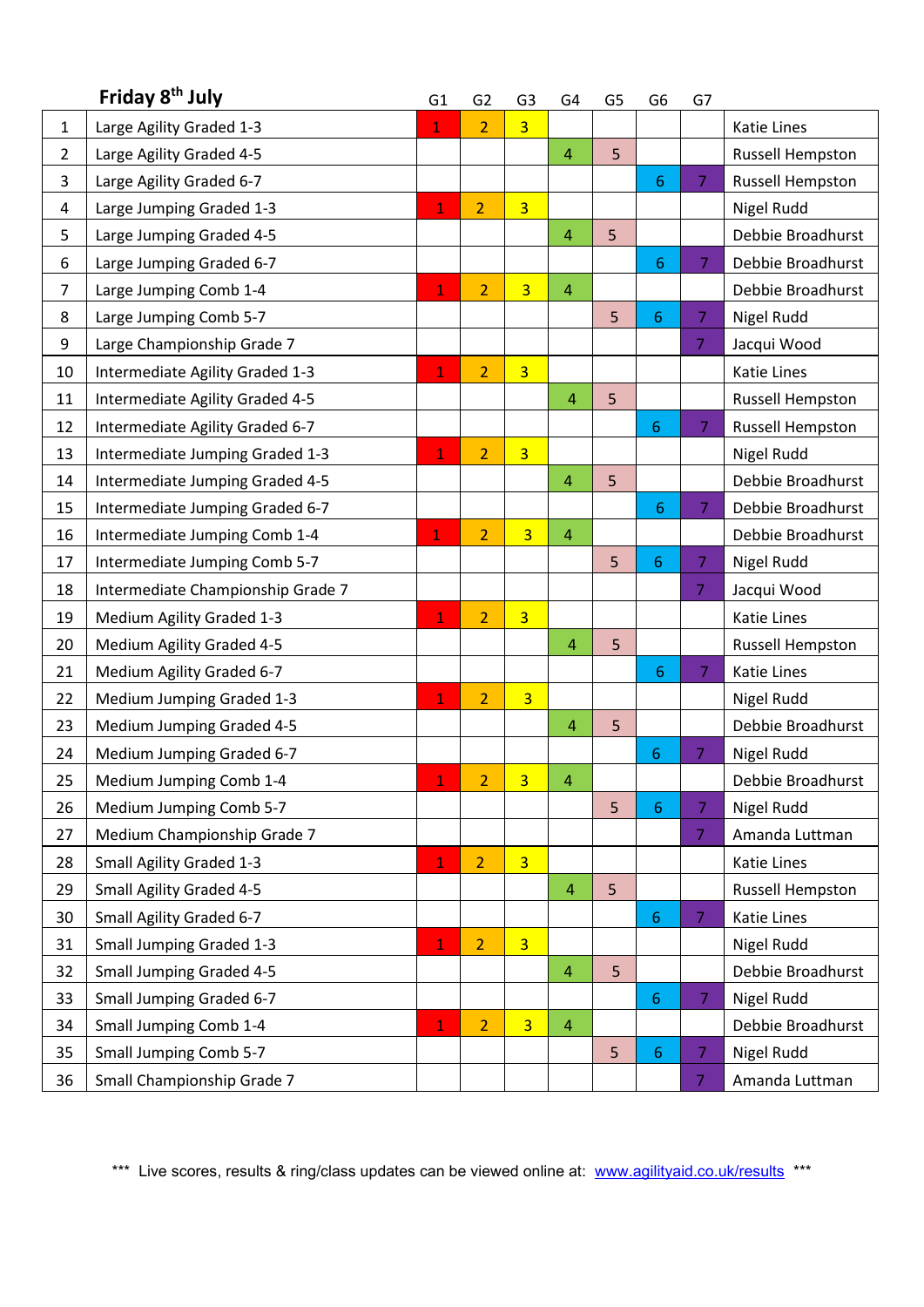|    | Saturday 9 <sup>th</sup> July                                   | G1           | G <sub>2</sub> | G3             | G4             | G5 | G6         | G7             |                       |
|----|-----------------------------------------------------------------|--------------|----------------|----------------|----------------|----|------------|----------------|-----------------------|
| 37 | Large Agility Graded 1-2                                        | $\mathbf{1}$ | $\overline{2}$ |                |                |    |            |                | Melanie Wright        |
| 38 | Kennel Club Novice Cup Large Dog Agility<br>Stakes Comb 3-5 (Q) |              |                | $\overline{3}$ | 4              | 5  |            |                | Rebecca Radbourne     |
| 39 | Large Agility Graded 6-7                                        |              |                |                |                |    | 6          | 7              | Rebecca Radbourne     |
| 40 | Large Agility Graded 1-3                                        | $\mathbf{1}$ | $\overline{2}$ | $\overline{3}$ |                |    |            |                | <b>Troy Hedger</b>    |
| 41 | Large Agility Graded 6-7                                        |              |                |                |                |    | $\sqrt{6}$ | 7              | Malcolm Jones         |
| 42 | Kennel Club Large Dog ABC Agility Stakes<br>Comb 5-7 *** (Q)    |              |                |                |                | 5  | 6          | $\overline{7}$ | Malcolm Jones         |
| 43 | Large Agility Graded 4-5                                        |              |                |                | $\overline{4}$ | 5  |            |                | Melanie Wright        |
| 44 | Large Jumping Graded 1-2-3                                      | $\mathbf{1}$ | $\overline{2}$ | $\overline{3}$ |                |    |            |                | Dawn Warnock          |
| 45 | Large Jumping Graded 4-5                                        |              |                |                | $\overline{4}$ | 5  |            |                | Dawn Warnock          |
| 46 | Large Jumping Graded 6-7                                        |              |                |                |                |    | 6          | 7              | Jo Coles              |
| 47 | Intermediate Agility Graded 1-2                                 | $\mathbf{1}$ | $\overline{2}$ |                |                |    |            |                | Melanie Wright        |
| 48 | KC Novice Cup Intermediate Dog Agility<br>Stakes Comb 3-5 (Q)   |              |                | 3              | 4              | 5  |            |                | Rebecca Radbourne     |
| 49 | Intermediate Agility Graded 6-7                                 |              |                |                |                |    | 6          | $\overline{7}$ | Rebecca Radbourne     |
| 50 | Intermediate Agility Graded 1-2-3                               | $\mathbf{1}$ | $\overline{2}$ | $\overline{3}$ |                |    |            |                | <b>Troy Hedger</b>    |
| 51 | Intermediate Agility Graded 4-5                                 |              |                |                | $\overline{4}$ | 5  |            |                | Melanie Wright        |
| 52 | Intermediate Agility Graded 6-7                                 |              |                |                |                |    | 6          | $\overline{7}$ | <b>Troy Hedger</b>    |
| 53 | Intermediate Jumping Graded 1-2-3                               | $\mathbf 1$  | $\overline{2}$ | $\overline{3}$ |                |    |            |                | Dawn Warnock          |
| 54 | Intermediate Jumping Graded 4-5                                 |              |                |                | $\overline{4}$ | 5  |            |                | Dawn Warnock          |
| 55 | Intermediate Jumping Graded 6-7                                 |              |                |                |                |    | 6          | $\overline{7}$ | Jo Coles              |
| 56 | Medium Agility Graded 1-2                                       |              | $\overline{2}$ |                |                |    |            |                | <b>Melanie Wright</b> |
| 57 | Medium Agility Graded 3-4-5                                     |              |                | $\overline{3}$ | $\overline{4}$ | 5  |            |                | Rebecca Radbourne     |
| 58 | Medium Agility Graded 6-7                                       |              |                |                |                |    | 6          | $\overline{7}$ | Malcolm Jones         |
| 59 | Medium Agility Graded 1-3                                       | $\mathbf{1}$ | $\overline{2}$ | $\overline{3}$ |                |    |            |                | <b>Troy Hedger</b>    |
| 60 | Medium Agility Graded 4-5                                       |              |                |                | 4              | 5  |            |                | Melanie Wright        |
| 61 | Medium Agility Graded 6-7                                       |              |                |                |                |    | 6.         | $\overline{7}$ | Rebecca Radbourne     |
| 62 | Medium Jumping Graded 1-2-3                                     | $\mathbf 1$  | $\overline{2}$ | $\overline{3}$ |                |    |            |                | Dawn Warnock          |
| 63 | Medium Jumping Graded 4-5                                       |              |                |                | $\overline{4}$ | 5  |            |                | Jo Coles              |
| 64 | Medium Jumping Graded 6-7                                       |              |                |                |                |    | 6          | $\overline{7}$ | Jo Coles              |
| 65 | Small Agility Graded 1-2                                        | $\mathbf{1}$ | $\overline{2}$ |                |                |    |            |                | Melanie Wright        |
| 66 | Small Agility Graded 3-4-5                                      |              |                | $\overline{3}$ | 4              | 5  |            |                | Rebecca Radbourne     |
| 67 | Small Agility Graded 6-7                                        |              |                |                |                |    | 6          | $\overline{7}$ | Malcolm Jones         |
| 68 | Small Agility Graded 1-2                                        | $\mathbf{1}$ | $\overline{2}$ |                |                |    |            |                | <b>Troy Hedger</b>    |
| 69 | <b>Small Agility Graded 3-4</b>                                 |              |                | $\overline{3}$ | 4              |    |            |                | <b>Troy Hedger</b>    |
| 70 | Kennel Club Small Dog Agility Stakes<br>Comb 5-7 (Q)            |              |                |                |                | 5  | 6          | $\overline{7}$ | Malcolm Jones         |
| 71 | Small Jumping Graded 1-2-3                                      | $\mathbf 1$  | $\overline{2}$ | $\overline{3}$ |                |    |            |                | Dawn Warnock          |
| 72 | <b>Small Jumping Graded 4-5</b>                                 |              |                |                | 4              | 5  |            |                | Jo Coles              |
| 73 | Small Jumping Graded 6-7                                        |              |                |                |                |    | 6          | $\overline{7}$ | Jo Coles              |
| 74 | Allsorts Jumping Comb 1-7 ***                                   | $\mathbf{1}$ | $\overline{2}$ | $\overline{3}$ | 4              | 5  | 6          | 7              | Dawn Warnock          |
| 75 | YKC Pairs sml/med/int/lge Comb 1-7 (Q) ***                      | $\mathbf{1}$ | $\overline{2}$ | $\overline{3}$ | 4              | 5  | 6          | 7              | Jo Coles              |

\*\*\* denotes special class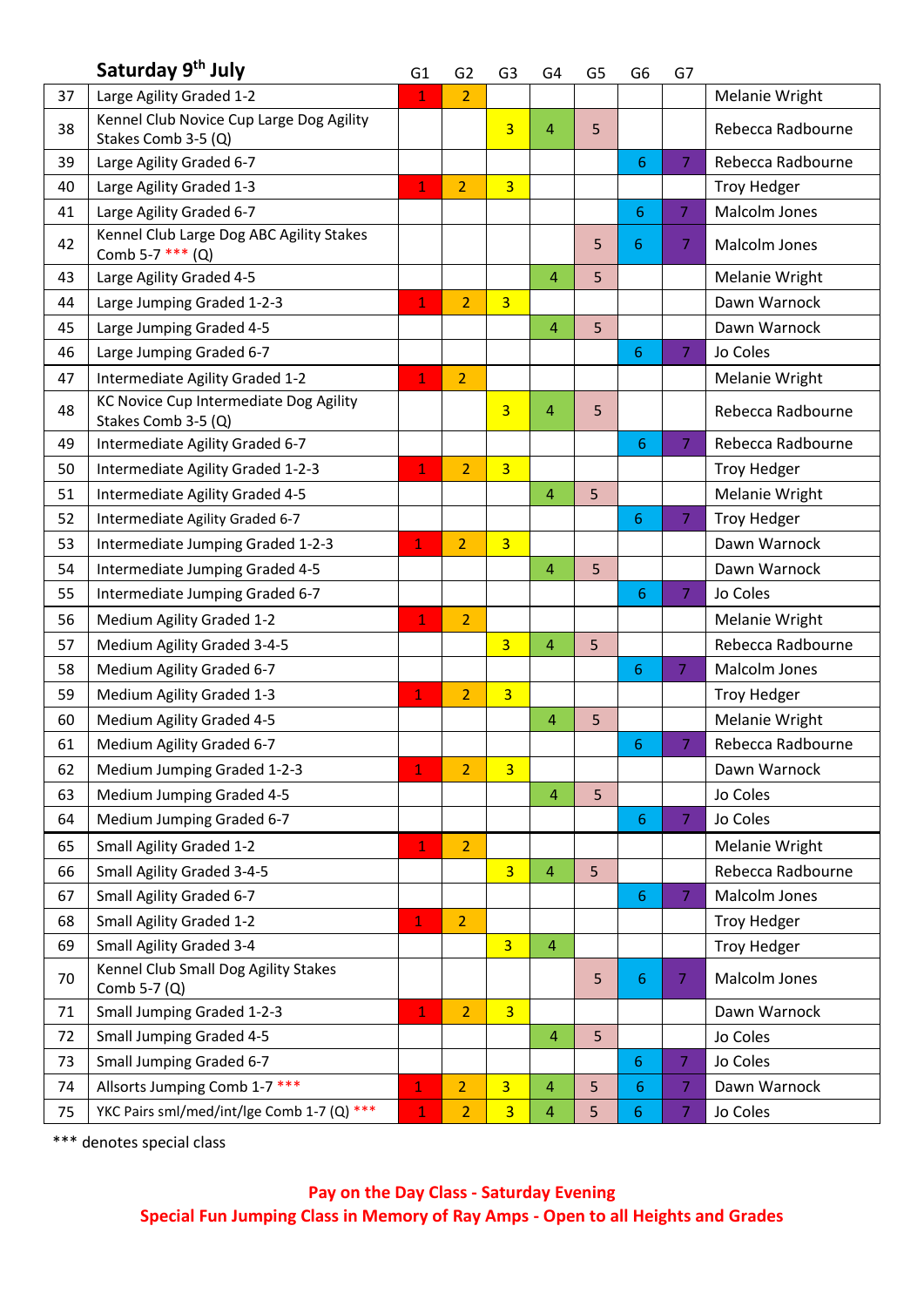## **Sunday 10 th July**

| 76  | The Agility Club Large Starters Challenge<br>Comb 1-2        | $\mathbf{1}$   | $\overline{2}$ |                |                |   |                 |                | Sheila Taylor         |
|-----|--------------------------------------------------------------|----------------|----------------|----------------|----------------|---|-----------------|----------------|-----------------------|
| 77  | Large Agility Graded 3-4-5                                   |                |                | $\overline{3}$ | $\overline{4}$ | 5 |                 |                | Anne Murray           |
| 78  | Large Agility Graded 6-7                                     |                |                |                |                |   | $6\phantom{1}$  | $\overline{7}$ | Anne Murray           |
| 79  | Large Jumping Graded 1-2                                     | $\mathbf{1}$   | $\overline{2}$ |                |                |   |                 |                | <b>Hayley Gilbert</b> |
| 80  | Large Jumping Graded 3-4-5                                   |                |                | $\overline{3}$ | 4              | 5 |                 |                | Sam Butchart          |
| 81  | Large Jumping Graded 6-7                                     |                |                |                |                |   | 6               | $\overline{7}$ | Rebecca Weetman       |
| 82  | Large Jumping Comb 1-3                                       | $\mathbf{1}$   | $\overline{2}$ | $\overline{3}$ |                |   |                 |                | <b>Hayley Gilbert</b> |
| 83  | Large Jumping Comb 4-5                                       |                |                |                | $\overline{4}$ | 5 |                 |                | Darryl Goddard        |
| 84  | Large Jumping Comb 6-7                                       |                |                |                |                |   | $6\phantom{1}6$ | $\overline{7}$ | Darryl Goddard        |
| 85  | The Agility Club Intermediate Starters<br>Challenge Comb 1-2 | $\mathbf{1}$   | $\overline{2}$ |                |                |   |                 |                | Sheila Taylor         |
| 86  | Intermediate Agility Graded 3-4-5                            |                |                | $\overline{3}$ | 4              | 5 |                 |                | Anne Murray           |
| 87  | Intermediate Agility Graded 6-7                              |                |                |                |                |   | 6               | $\overline{7}$ | Anne Murray           |
| 88  | Intermediate Jumping Graded 1-2                              | $\mathbf 1$    | $\overline{2}$ |                |                |   |                 |                | <b>Hayley Gilbert</b> |
| 89  | Intermediate Jumping Graded 3-4-5                            |                |                | $\overline{3}$ | 4              | 5 |                 |                | Sam Butchart          |
| 90  | Intermediate Jumping Graded 6-7                              |                |                |                |                |   | 6               | $\overline{7}$ | Rebecca Weetman       |
| 91  | Intermediate Jumping Comb 1-3                                | $\mathbf{1}$   | $\overline{2}$ | $\overline{3}$ |                |   |                 |                | <b>Hayley Gilbert</b> |
| 92  | Intermediate Jumping Comb 4-5                                |                |                |                | $\overline{4}$ | 5 |                 |                | Darryl Goddard        |
| 93  | Intermediate Jumping Comb 6-7                                |                |                |                |                |   | 6               | $\overline{7}$ | Darryl Goddard        |
| 94  | The Agility Club Medium Starters Challenge<br>Comb 1-2       | $\mathbf{1}$   | $\overline{2}$ |                |                |   |                 |                | Sheila Taylor         |
| 95  | Medium Agility Graded 3-4-5                                  |                |                | $\overline{3}$ | 4              | 5 |                 |                | Sheila Taylor         |
| 96  | Medium Agility Graded 6-7                                    |                |                |                |                |   | $6\phantom{1}$  | $\overline{7}$ | Anne Murray           |
| 97  | Medium Jumping Graded 1-2                                    | $\mathbf 1$    | $\overline{2}$ |                |                |   |                 |                | <b>Hayley Gilbert</b> |
| 98  | Medium Jumping Graded 3-4-5                                  |                |                | $\overline{3}$ | 4              | 5 |                 |                | Sam Butchart          |
| 99  | Medium Jumping Graded 6-7                                    |                |                |                |                |   | 6               | $\overline{7}$ | Rebecca Weetman       |
| 100 | Medium Jumping Comb1-3                                       | $\mathbf{1}$   | $\overline{2}$ | $\overline{3}$ |                |   |                 |                | <b>Hayley Gilbert</b> |
| 101 | Medium Jumping Comb 4-5                                      |                |                |                | 4              | 5 |                 |                | Darryl Goddard        |
| 102 | Medium Jumping Comb 6-7                                      |                |                |                |                |   | 6               | $\overline{7}$ | Darryl Goddard        |
| 103 | The Agility Club Small Starters Challenge<br>Comb 1-2        | $\overline{1}$ | $\overline{2}$ |                |                |   |                 |                | Sheila Taylor         |
| 104 | Small Agility Graded 3-4-5                                   |                |                | $\overline{3}$ | $\overline{4}$ | 5 |                 |                | Sheila Taylor         |
| 105 | Small Agility Graded 6-7                                     |                |                |                |                |   | 6               | $\overline{7}$ | Anne Murray           |
| 106 | <b>Small Jumping Graded 1-2</b>                              | $\mathbf 1$    | $\overline{2}$ |                |                |   |                 |                | <b>Hayley Gilbert</b> |
| 107 | Small Jumping Graded 3-4-5                                   |                |                | $\overline{3}$ | 4              | 5 |                 |                | Sam Butchart          |
| 108 | Small Jumping Graded 6-7                                     |                |                |                |                |   | 6               | 7              | Rebecca Weetman       |
| 109 | Small Jumping Comb 1-3                                       |                | $\overline{2}$ | $\overline{3}$ |                |   |                 |                | <b>Hayley Gilbert</b> |
| 110 | Small Jumping Comb 4-5                                       |                |                |                | 4              | 5 |                 |                | Darryl Goddard        |
| 111 | Small Jumping Comb 6-7                                       |                |                |                |                |   | 6               | $\overline{7}$ | Darryl Goddard        |
| 112 | YKC Under 18 yrs Jumping (Q) ***                             | 1              | $\overline{2}$ | $\overline{3}$ | $\overline{4}$ | 5 | 6               | 7              | Rebecca Weetman       |
| 113 | YKC Agility Dog of the Year<br>sml/med/int/lge Comb 1-7 ***  | $\mathbf{1}$   | $\overline{2}$ | $\overline{3}$ | $\overline{4}$ | 5 | 6               | 7              | Sam Butchart          |
| 114 | Allsorts Jumping Comb 1-7 ***                                | $\mathbf{1}$   | $\overline{2}$ | $\overline{3}$ | 4              | 5 | 6               | 7              | Rebecca Weetman       |

\*\*\* denotes special class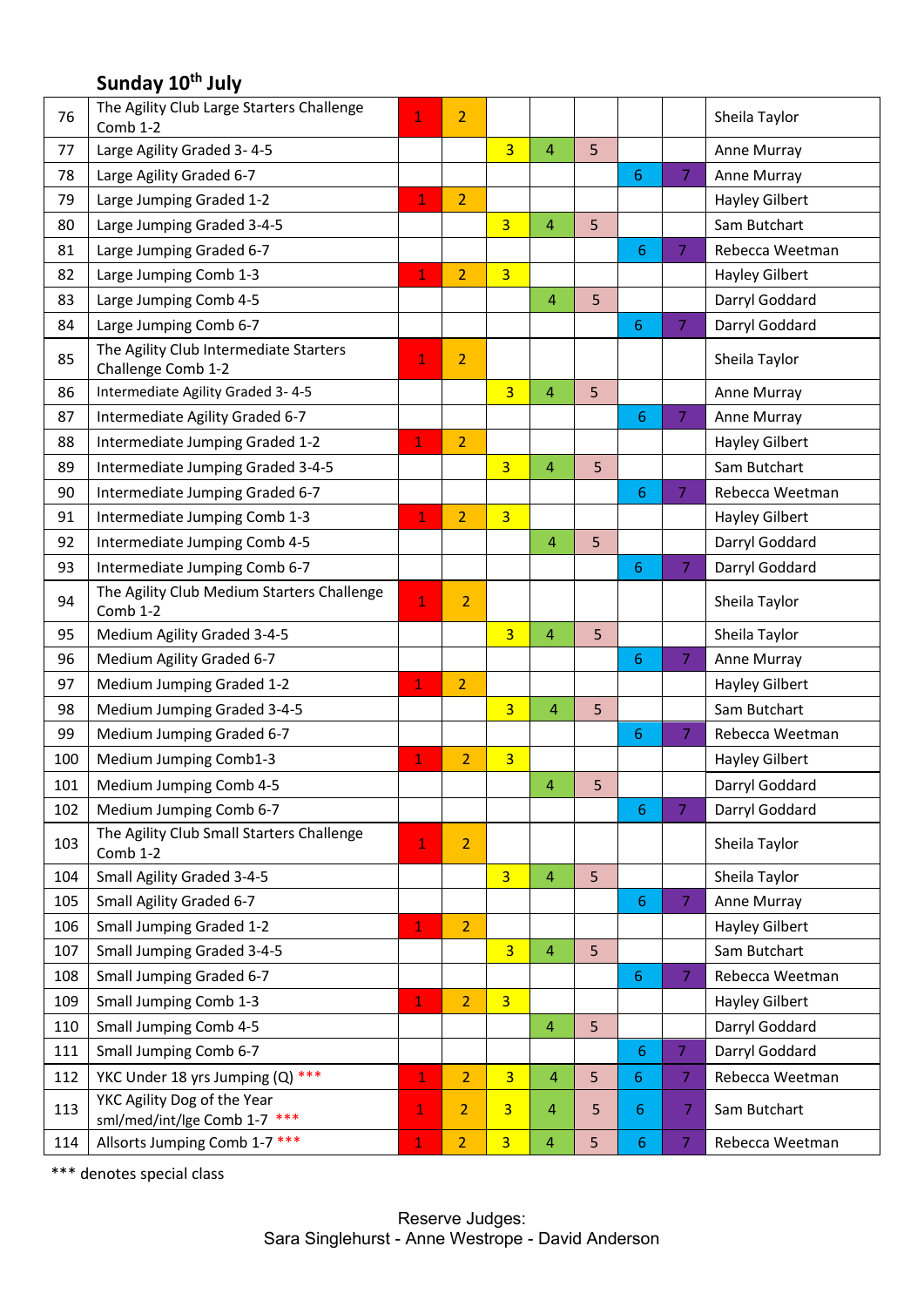### **Allsorts Jumping**

This class is open to dogs not entered in any other class at this show (except other Allsorts classes). It will be a simple, flowing jumping course particularly suitable for inexperienced dogs or handlers, and those dogs that are unable to compete at their standard height. The Class will have no weaves, tyre, long jump or contact equipment. Jump heights will be: 400mm, 300mm and 200mm

You may enter your dog at whichever jump height you wish regardless of your dogs size.

A combined class graded 1-7 for all heights with one set of results. Rosettes and clear round rosettes will be awarded.

### **Awards**

Placed Rosettes to 10% of Entries Trophies – Entries up to 20: 1<sup>st</sup> - 21-50: 1<sup>st</sup> & 2<sup>nd,</sup> 51 and over: 1<sup>st</sup> 2<sup>nd</sup> & 3<sup>rd</sup> Clear round rosettes in all classes

## **Camping**

Limited camping is available for a fixed fee of £40 (Thurs, Fri & Sat nights) with arrivals welcome after 2:00pm on Thursday 7th July. No arrivals after 9:00pm without prior agreement.

No Showers are available on site.

All units must carry a fire extinguisher or have a bucket of water at the front of the unit at all times. Training equipment is not allowed.

All vehicles must be inside camping pitch or additional vehicles parked in the day parking areas.

## **ELIGIBILITY FOR CLASSES**

In the following definitions of classes First Prizes or other prize wins are those gained in standard classes at any Kennel Club licensed Championship Agility, Premier Agility, Open Agility or Limited Agility Shows (i.e. special classes and invitational events excepted).

Standard classes may be scheduled for Agility Shows, as Agility classes or Jumping classes. All standard classes must contain the Weaving Poles obstacle. Standard Agility classes must contain the following elements: "A Ramp", Dog Walk and See-Saw. With this proviso classes are defined as follows:-

A maximum of four standard classes may be scheduled for any dog on an individual day of competition. Any number of special classes may be scheduled.

**Class Structure.** A Class may either be held as a Graded Class or a Combined Class. A Graded Class may be scheduled for a maximum of three consecutive Grades with separate results and awards issued for each grade. A Combined Class may be scheduled for more than one consecutive grade with one overall set of results.

**Progression.** Progression from each Grade will be determined by the eligibility for the class as referenced in H(1)(A)11. Results from Combined Classes will only count towards progression from the dog's current grade.

To count for progression wins must be gained in standard classes at Kennel Club Licensed Agility Shows.

Only a first place with a clear round completed within the course time set by the judge will count towards grade progression. Competitors will be allowed to walk the course set at Small & Medium height without their dog(s) before the class begins.

**Points Progression.** At the handler's discretion a dog may progress up to Grade 4 by winning 100 points at each grade, using the Agility Warrant points scheme (Regulation K3.d refers). A minimum of 50 points must be gained in agility (not jumping) classes in the relevant grade. If this method of progression is selected, the handler must ensure the Show Secretary signs the dog's Agility Record Book at the first show entered at the higher grade. There is no time limit on this progression, however once a dog has progressed, it cannot return to a previous grade.

Progression on points must be done prior to the closing date of entries. It is not possible to change a grade on points once the entries have closed.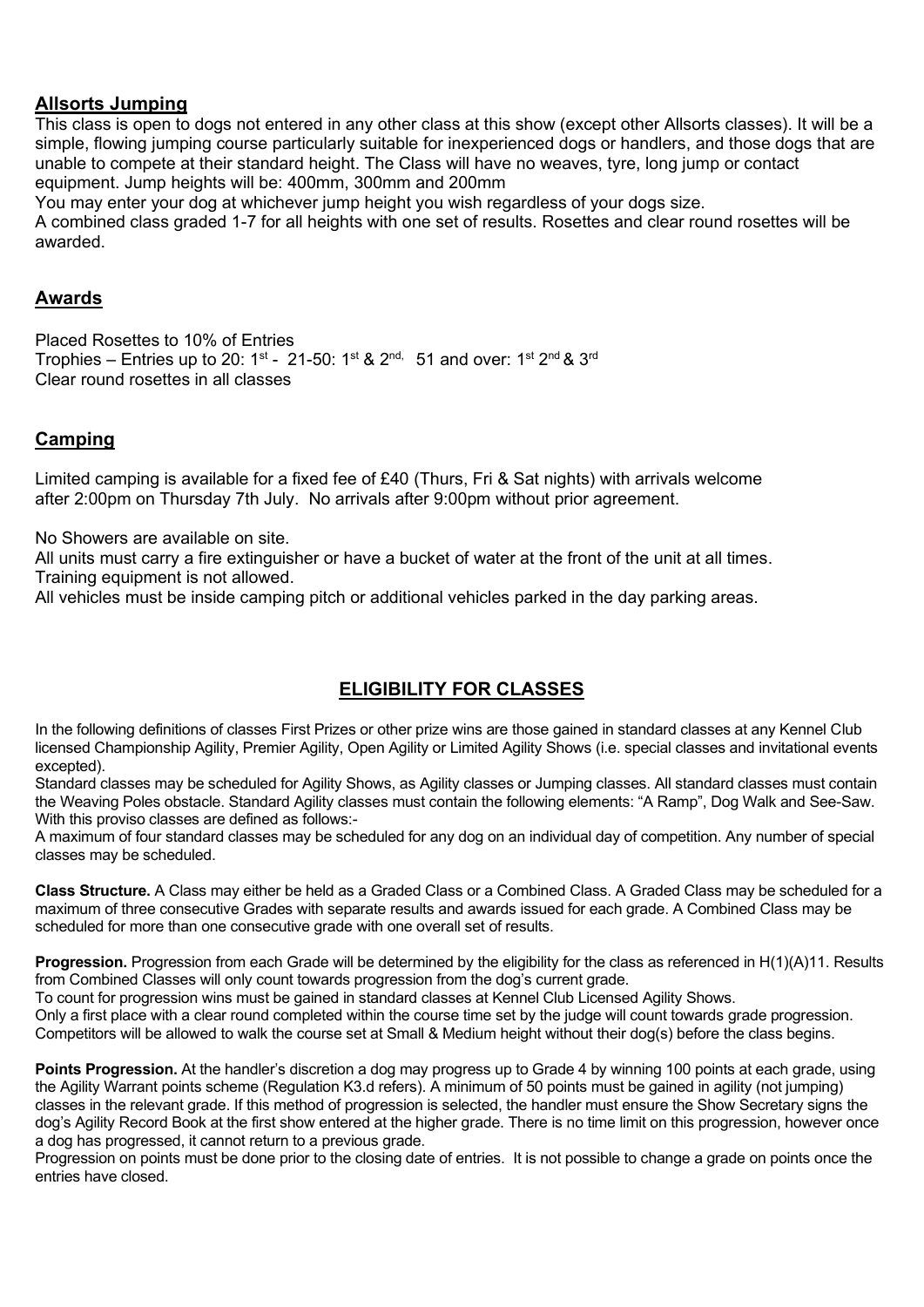### **STANDARD CLASSES**

Only first prizes and points gained in standard classes at Kennel Club licensed Agility Shows may be used for progression through the classes. (A dog is only eligible for one grade). In defining the eligibility of the owner or handler for Grade 1, the two wins and points progression referred to in the definition apply only to one dog and not an accumulation of dogs.

**Grade 1** Open to owners, handlers or dogs which have not gained a minimum of two first places at Grade 1 at Kennel Club Licensed Agility Shows, at least one of which must have been gained in an agility (not jumping) class. N.B Owners, handlers or dogs previously qualified out of Grade 1 are not eligible for this class

**Grade 2** Open to dogs which are not eligible for Grade 1 or have elected to progress on points from Grade 1 and are not eligible for Grades 3, 4, 5, 6, or 7.

**Grade 3** Open to dogs which have gained a minimum of two first places at Grade 2 at Kennel Club Licensed Agility Shows, one of which must have been gained in an agility (not jumping) class, or have elected to progress on points from Grade 2 and are not eligible for Grades 2, 4, 5, 6 or 7

**Grade 4** Open to dogs which have gained a minimum of three first places at Grade 3 at Kennel Club Licensed Agility Shows, two of which must have been gained in agility (not jumping classes), or have elected to progress on points from Grade 3 and are not eligible for Grades 2, 3, 5, 6 or 7

**Grade 5** Open to dogs which have gained a minimum of four first places at Grade 4 at Kennel Club Licensed Agility Shows, two of which must have been gained in agility (not jumping) classes, and are not eligible for Grades 2, 3, 4, 6 or 7 **Grade 6** Open to dogs which have gained a minimum of four first places at Grade 5 at Kennel Club Licensed Agility Shows, two of which must have been gained in agility (not jumping) classes, and are not eligible for Grades 2, 3, 4, 5 or 7. **Grade 7** Open to dogs which have gained a minimum of five first places at Grade 6 at Kennel Club Licensed Agility Shows, three of which must have been gained in agility (not jumping) classes, and are not eligible for Grades 2, 3, 4, 5 or 6.

**Championship Class (Kennel Club Championship Agility Certificate)** Open to dogs having qualified to compete in Grade 7 which have had five wins at Full Height in either Grade 6 or Grade 7, at least three of which must be gained in agility classes. To consist of 2 qualifying rounds of Standard Kennel Club Classes, 1 Agility Class and 1 Jumping Class, and a final round of Agility, to be held at the same show.

#### **Special Classes**

Societies may schedule classes other than those defined above as "Special classes". The eligibility for "Special" classes must be defined by the Society and included in the schedule. The word "Special" must be included in the title of the class. Where special classes are classified for older and/or inexperienced dogs, the height of the hurdles, the A-ramp, and the dog walk, and the length of the long jump, may be reduced below the dimensions specified in these regulations, in which case such dimensions must be included in the class definition in the show schedule.

Marking for special classes may deviate from marking for standard classes but must be specified in the schedule. Wins, places and clear rounds in special classes will not count towards agility warrant points or grade progression at Kennel Club shows.

#### **RULES AND REGULATIONS**

- 1. Dogs entered at Kennel Club licensed Agility Shows must be registered at the Kennel Club in accordance with Kennel Club Regulations for Classification and Registration B or else registration or transfer of registration must have been applied for. The registration number/Authority to Compete number will be required for each entry.
- 2. All dogs registered and resident outside the UK must be issued with a Kennel Club Authority to Compete (ATC) number before entry to the show/event can be made. All overseas entries without a Kennel Club Registration number or an Authority to Compete number will be returned to the exhibitor/competitor
- 3. Entry fees are £4.20 per dog per standard class and £15.00 per dog per Championship class. Pairs entries £8
- 4. No Prize Money is on offer
- 5. Entries will only be accepted on the official form. Entries may also be made via the internet at www.agilityshows.online
- 6. The Committee reserves to itself the right to refuse entries
- 7. Only dogs of 18 calendar months of age and over on the day of competition are eligible for competition at Kennel Club licensed Agility Shows
- 8. A dog must not compete in the same class more than once, including special classes
- Not for Competition entries will be accepted for dogs aged four calendar months and over. Dogs must be Kennel Club registered with their details recorded on the entry form
- 10. No bitch in season is allowed to compete
- 11. The mating of bitches within the precincts of the competition is forbidden
- 12. No person shall carry out punitive correction or harsh handling of a dog at any time within the boundaries of the Show
- 13. Dogs must not wear any type of slip, half-slip collar or lead when under test. A flat, close fitting, leather or webbing collar is permitted, providing the only attachment is a plain identification panel as an integral part of the collar i.e. not attached by a ring
- 14. Should a judge be unable to fulfil the appointment to judge the Committee reserves the right to appoint another judge
- 15. No competitor shall impugn the decision of the judge or judges
- 16. Thank you to our show sponsors The Kennel Club, The Agility Club, Spytech
- 17. Kennel Club Qualifiers detailed rules are listed within this schedule.
- 18. Kennel Club Standard marking Regulations apply for all standard classes.
- 19. The jump heights for Allsorts classes will be 200mm, 300mm and 400mm.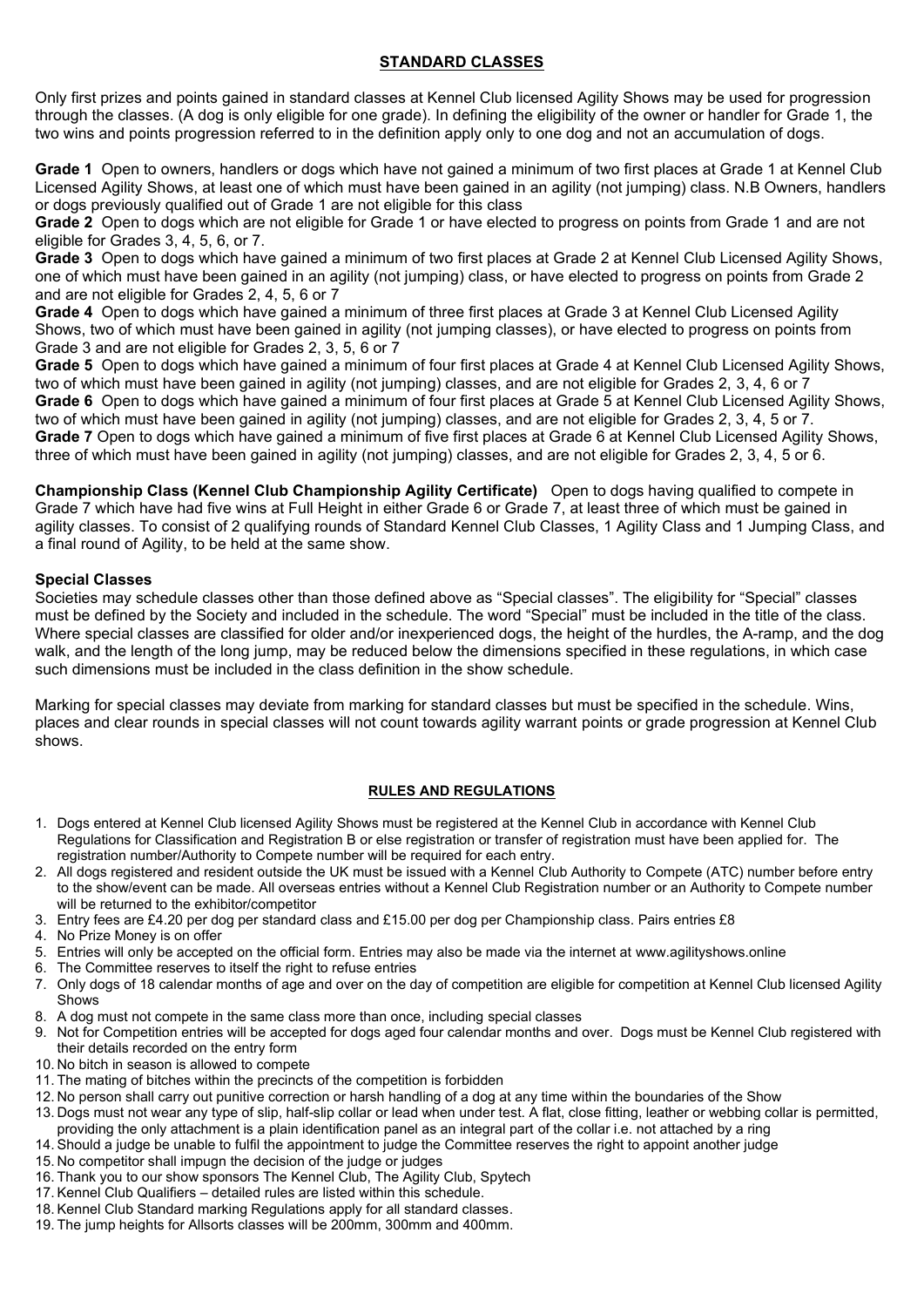- 20. The Height limit for dogs: a. Large Dog classes For dogs measuring over 500mm at the withers b. Intermediate Dog classes For dogs measuring over 430mm and measuring 500mm or under at the withers c .Medium dog classes for dogs measuring over 350mm and measuring 430mm or under at the withers d. Small dog classes for dogs measuring 350mm or under at the withers
- 21. Judges at an Agility Show may not enter for competition a dog, which is recorded in their ownership or part ownership; or handle a dog at the Show at which they are judging. Dogs may be disqualified if proved to have been handled in the class by the scheduled judge's spouse or immediate family, or resident at the same address as the scheduled judge
- 22. Removal of dogs from Competition Following discussion between the show management and/or a veterinary surgeon, a dog shall be prevented from competing and/or removed from the Show if it is:- a. A bitch, which is in season. b. Suffering from any infectious diseases or contagious disease. c. Interfering with the safety or chance of winning of an opponent. d. Of such temperament or is so much out of control as to be a danger to the safety of any person or other animal. e. Likely to cause suffering to the dog if it continues competing.The circumstances of such a removal shall be recorded in the competition/show Incident Book and submitted to the Kennel Club
- 23. Dog Agility is a competitive and physically strenuous activity. It is the responsibility of the owner / handler to ensure their dog is 'fit for function' and that they themselves are fit to take part. By signing the entry form you confirm that to the best of your knowledge your dog is fit and able to take part in Agility classes on the day of the show
- 24. In estimating the number of awards won, all wins up to and including 25 days before the start of the competition (13/06/2022) shall be counted when entering for any class. For these purposes a competition shall be defined as all classes covered within the same schedule. In the event that a dog becomes eligible for the next grade at a particular show, after the entry for that show has been sent, it is the competitors' responsibility to notify the show secretary at least 14 days before the date of the show. The dog will then be moved into the appropriate class(es) for the next grade. The dog must be moved into the corresponding number of classes as were entered at the lower grade. If there are fewer or no classes available for the next grade the competitor should be offered a refund of the relevant entry fees
- 25. Should circumstances so dictate the Society, in consultation with the Judges may alter arrangements as necessary. Such changes and the circumstances surrounding them will be reported to the Kennel Club
- 26. In the event that the show is cancelled due to unforeseen circumstances, the club will refund fees, less reasonably incurred expenses. If the show processor has the provisions to do so, competitors will be refunded in the manner in which they had entered the show, but in any event the society will refund fees within 3 months of the show date to all those who had entered and requested a refund within 1 month of the show date
- 27. Except for mobility aids, nothing shall be carried in the hand while the dog is under test and food shall not be given to a dog whilst in the ring. Competitors are prohibited from wearing bags or leads whilst under test
- 28. Should the judge deem a re-run is required, any result and/or faults gained in the previous run must be discounted
- 29. Separate entry forms must be completed by each owner and must be signed by the owner or his authorised agent in accordance with the provisions specified thereon. Entry forms must be accompanied with the appropriate fees
- 30. Free Passes not appicable.
- 31. Competition of Dogs Suffering from Contagious or Infectious Disease No dogs suffering from infectious or contagious disease or having been exposed to such disease during the period of 21 days prior to the Competition may compete. Competitors infringing the Regulation will be liable to be fined and/or dealt with under Kennel Club Rule A11
- 32. It is the competitor's responsibility to be available for their class and running order. Competitors must run as close to their running order as possible. Failure to do so may be reported to the Kennel Club. In Championship classes competitors must run in exact running order specified in the Regulations
- 33. Animals in Event No animal other than one officially entered shall be brought into the precincts of the event during its continuance, except any dogs registered to assist the disabled, or dogs required for educational or instructional purposes or by permission of the Board. However, at the discretion of the show society, a dog brought to the show by a spectator may be admitted into the precincts of the dog show, with the proviso that those in charge of the dog sign a declaration confirming the dog is free from disease and that the dog will be kept under proper control at all times
- 34. A pay on the day class will be held if time permits
- 35. A practice ring may be available to dogs entered for competition at the show, if space allows. This ring must be supervised by a responsible adult with agility knowledge
- 36. Welfare of Dogs An exhibitor (or competitor) whose dog is entered at a Kennel Club licensed event should take all reasonable steps to ensure the needs of their dog(s) are met, and should not knowingly put their dogs' health and welfare at risk by any action, default, omission or otherwise. A breach of this Regulation may be referred to the Board for disciplinary action under Kennel Club Rules and Regulations. The use of pinch collars, electronic shock collars, or prong collars, is not permitted at any Agility show licensed by the Kennel Club. This shall apply at the venue and within the precincts of the show
- 37. If you enter the show by paper entry form and choose to download your ring cards you are agreeing for the information on them to be publicly viewable online.
- 38. The show organisers or their authorised agents may make results from this show publicly available and share results with third parties for the same purpose.
- 39. All dogs entered at this show are at the owner's risk. Whilst every care will be taken, the Committee and Organisers will not accept responsibility for loss, damage or injury, however caused to persons, dogs or property at the show
- 40. Overpaid entries will NOT be refunded
- 41. Competitors must follow the instructions of the Stewards with respect to parking and conduct within the show boundaries and any person directing abuse will be removed from the showground.
- 42. Please pick up after your dog and deposit the waste in the bags provided. If you fail to clean up after your dog, you will be asked to leave the venue
- 43. No refunds after the closing date other than in exceptional circumstances
- 44. Rosettes and Trophies will NOT be forwarded

#### DOG IN CARS ON HOT DAYS

Your dog is vulnerable and at risk during hot weather. Please look after your dog's welfare. Please abide by our rules to allow us to retain this venue. If you have any comments or suggestions, please share your thoughts with us. We welcome all feedback and there will be a post-show survey on our website.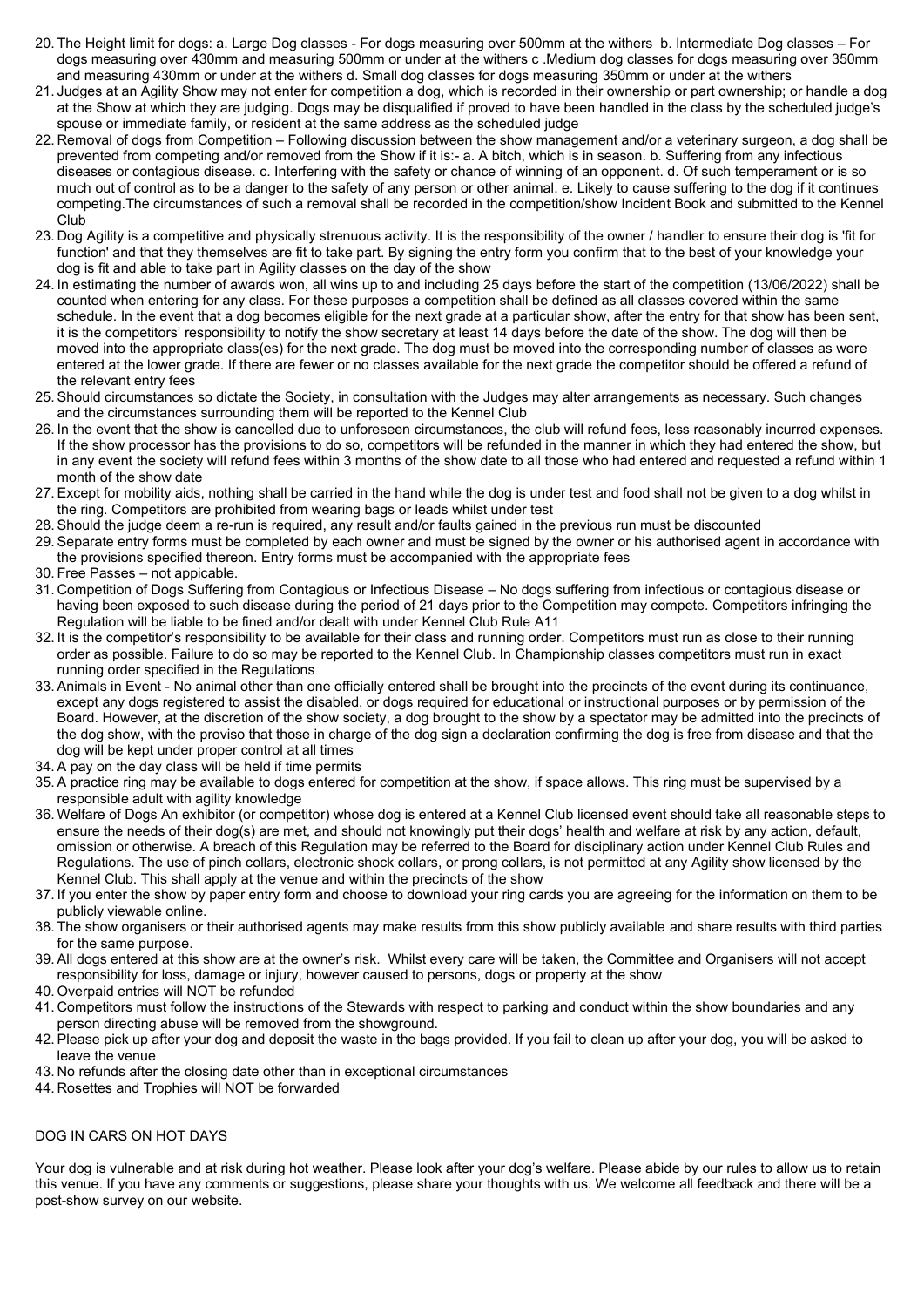

#### **THE KENNEL CLUB LARGE DOG ABC AGILITY STAKES** Held at The London International Horse Show

This competition will be classified as combined Grades 5-7 and judged under the Kennel Club Regulations for standard classes.

This competition is a special agility competition open to all dogs excluding Border Collies, Working Sheepdogs and any of their crosses. Any concerns should be recorded in the Incident Book and reported to the Kennel Club.

Those dogs eligible to compete in competition for Large dogs are those measuring over 500mm at the withers.

Competitors may enter more than one dog in a heat. Competitors may qualify more than one dog for the Semi-Final, however only the competitor's highest placed dog at the Semi-Final will qualify for the Olympia Grand Final. Once a dog has qualified for the Semi-Final/Final, further heats may be entered for competition although any placings in these further heats will not affect the dog's eligibility for the Semi-Final/Final.

The first three previously unqualified placed dogs from each heat will go forward to the Semi-Final. The first 10 dogs from this Semi-Final will qualify for the Final at the London International Horse Show (subject to the above).

A maximum of two representatives of any one breed may be invited to the Final from the Semi-Final. This decision will be at the organiser's discretion.

#### QUARTER / SEMI FINALISTS NOTE:

Please note there will be a charge per competition at the quarter/semi-final

THE KENNEL CLUB OLYMPIA LARGE DOG ABC AGILITY STAKES Rosettes 1st to 6th place.

#### **THE KENNEL CLUB SMALL DOG AGILITY STAKES**

Held at The London International Horse Show

The competition will be classified as Small Dog combined Grades 5-7 and judged under the Kennel Clu Regulations for standard classes. Competitors may enter more than one dog in a heat. Competitors may qualify more than one dog for the Semi-final, however only the competitors highest placed dog at the Semi-Final will qualify for The Kennel Club Agility Stakes Grand Final.

Once a dog has qualified for the Semi-Final/Final, further heats may be entered for competition although any placings in these further heats will not affect the dog's eligibility for the Semi-final/Final.

Those dogs eligible to compete in competition for Small Dog Agility are those measuring 350mm or under at the withers.

The first three previously unqualified placed dogs from each heat will go forward to the Semi-Final. The first 10 dogs from this Semi-Final will qualify for the Final held at The London International Horse Show (subject to the above)

THE KENNEL CLUB AGILITY STAKES Held at The London International Horse Show. RULES FOR 2022

All events must be judged under the appropriate Kennel Club Regulations H & H(1) in force at the time of the event. Competitors entering any competition will be deemed to have agreed to abide by these rules.

All heats must take place at Kennel Club licensed shows and the class name in the schedule should replicate exactly the name of the competition as stated in these rules.

All Kennel Club supported competitions must be judged using standard marking.

If the entry for the heat exceeds 360 the class must be split into two equal parts. If the entry exceeds 540 the class must be split into three equal parts. No part, if split, may be less than 150 dogs. Rosettes and awards remain unchanged if the heat is split and will be given for each part.

Dogs entered in any heats must be eligible for the competition entered and judges retain the right to check the height of any dog or ask to see the height stated in the Kennel Club Record Book.

The handler that qualifies a dog for the Quarter-Final / Semi-Final / Final will be the handler that competes, handler substitutions are not allowed.

Dogs cannot compete in more than one competition at The Kennel Club Agility Stakes finals. If a dog qualifies for more than one Quarter-Final or Semi-Final the first successful qualification will take precedence and the dog will be withdrawn from any further Quarter/Semi-Finals and replaced by a reserve.

Once a dog has qualified for The Kennel Club Agility Stakes final or as a reserve the handler is deemed to have accepted an offer to compete at The Kennel Club Agility Stakes final, it invalidates any reserve places in any other competition. If the first invitation to compete is declined it invalidates any reserve places in any other competition.

All winners of The Kennel Club Agility Stakes Grand Finals will be invited to compete in the following year's Quarter-Final or Semi-Final without qualifying through the usual procedure via heats.

(these rules would be amended if any changes are made to Kennel Club agility regulations during the course of the competition year)

#### THE KENNEL CLUB DOG AGILITY QUALIFYING EVENT

Date and Location are TBC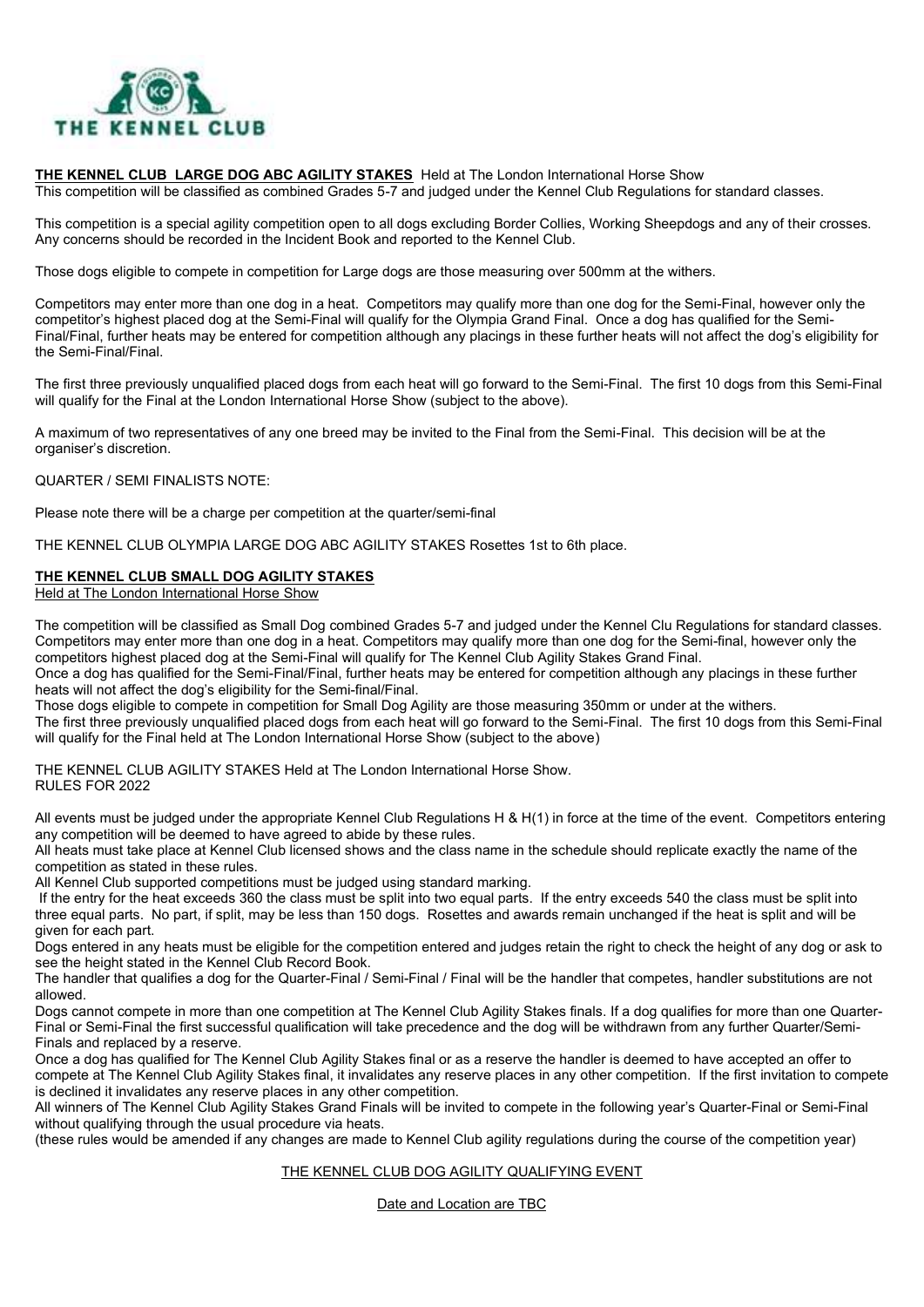#### **THE KENNEL CLUB NOVICE CUP DOG AGILITY STAKES 2022/2023**

All events must be judged under the appropriate Kennel Club regulations H & H (1) in force at the time of the event. Competitors entering any competition will be deemed to have agreed to abide by these regulations.

Dogs should be eligible to enter a Grade 3, 4 or 5 class at the time of qualifying for the semi-final. Any subsequent wins gained by the dog will not alter its eligibility to compete in the Semi-Final or Final.

There will be up to 14 separate heats for large, intermediate, medium and small height dogs at Kennel Club licensed shows throughout the country, plus an additional heat on Thursday 11th August 2022 at the International Agility Festival.

Competitors may enter more than one dog in a heat. Competitors may qualify more than one dog for the Semi-Final at the International Agility Festival, however only the competitor's highest placed dog at the Semi-Final will qualify for the Crufts Grand Final.

Once a dog has qualified for the Semi-Final, further heats may be entered for competition although any placings in these heats will not affect the dog's eligibility for the Semi-Final.

#### **Qualifying**

The first 2 previously unqualified dogs from each heat will go forward to the Semi-Final at the Kennel Club International Agility Festival on Saturday 13th August 2022. There will also be a Novice Cup heat at the Kennel Club International Agility Festival on Thursday 11th August, where the first 5 previously unqualified placed dogs will also go forward to the Saturday's Semi-Final. If the heat is split then 2 dogs will be taken from each part.

If a competitor does not take up the invitation to compete in the semi-final, the invitation will be rolled down to the next applicable dog from the relevant heat.

The top 6 large dogs, 6 intermediate, 6 medium dogs and 6 small dogs from the Semi-Final round of the Kennel Club Novice Cup will be invited to compete in the Final at Crufts 2023. Please note there will be an entry fee for the final.

#### **Under 18s Jumping Qualifier (U18J) for Crufts 2023(U18J)**

The competition is open to all YKC members only, aged 6 years and up to, but not including 18<sup>th</sup> birthday handling any Kennel Club registered dog. There are eight classes divided by age of member and size of dog as listed below:

- 6-11 Years with Large/Intermediate/Medium/Small dogs
- 12-17 Years with Large/Intermediate/Medium/Small dogs
- Please enter the class age category you will be on the day of the qualifier.

The YKC method for Crufts qualification is a points based system as follows:

• 1<sup>st</sup> Place = 30 points / 2<sup>nd</sup> Place = 15 points / 3<sup>rd</sup> Place = 10 points

Points are gained per handler/dog combination. If the same handler gains points with another dog in U18J - these points will be separate.

30 or more combined points during the year in U18J competitions should guarantee qualification to the U18J final at next year's Crufts,

Please note you may only compete with one dog in the Crufts U18J final. Should you manage to qualify more than one dog, you must choose one, the other qualified dogs may be used as a reserve should your first choice be unavailable.

Members must ensure that their fees to the Young Kennel Club (YKC) are up to date and fully paid in order to enter any Young Kennel Club class. These schedule rules must be read in conjunction with the most up to date YKC Agility Rules found on the YKC

website. (www.ykc.org.uk(hhtp://www.ykc.org.uk))



#### *YKC pairs qualifier for Crufts 2023*

The competition is open to YKC members only, aged between 6 and 24 years.

- There are 12 classes divided by age of member and size of dog as listed below:
	- 6-11 years with large/intermediate/medium/small dogs
	- 12-17 years with large/intermediate/medium/small dogs
	- 18-24 years with large/intermediate/medium/small dogs

When entering a pair, you should use the age of the oldest member to determine which category to use. At each qualifier, a handler may only enter 1 age category per dog height, if the handler wishes to enter the same height pairs competition with multiple pairs, all subsequent entries must be for the same age range

*e.g. Jim is 9 and has a large dog, he partners with Bob who is 12 also with a large dog. They will enter the "Large 12-17 YKC Pairs" competition. If Jim wants to enter another dog into the "YKC large dog pairs" at this qualifier, he must do so with someone who is in the 12-17 age range (which can be Bob again providing they are both using different large dogs).*

As COVID is ongoing, the baton change remains removed from qualifiers in 2022 and Crufts 2023

Please note: you may only compete with one dog per height in the Crufts YKC pairs fina.

Pairs must use the same size dog for both members. Once a qualifier has been entered, members may not switch dogs or handlers.

The pair who are placed first in each category will qualify for Crufts 2023. (12 qualification spots per qualifier.)

Both members must ensure that their fees to the Young Kennel Club (YKC) are up to date and fully paid in order to enter any Young Kennel Club class. These schedule rules must be read in conjunction with the most up to date YKC Agility Rules found on the YKC website.

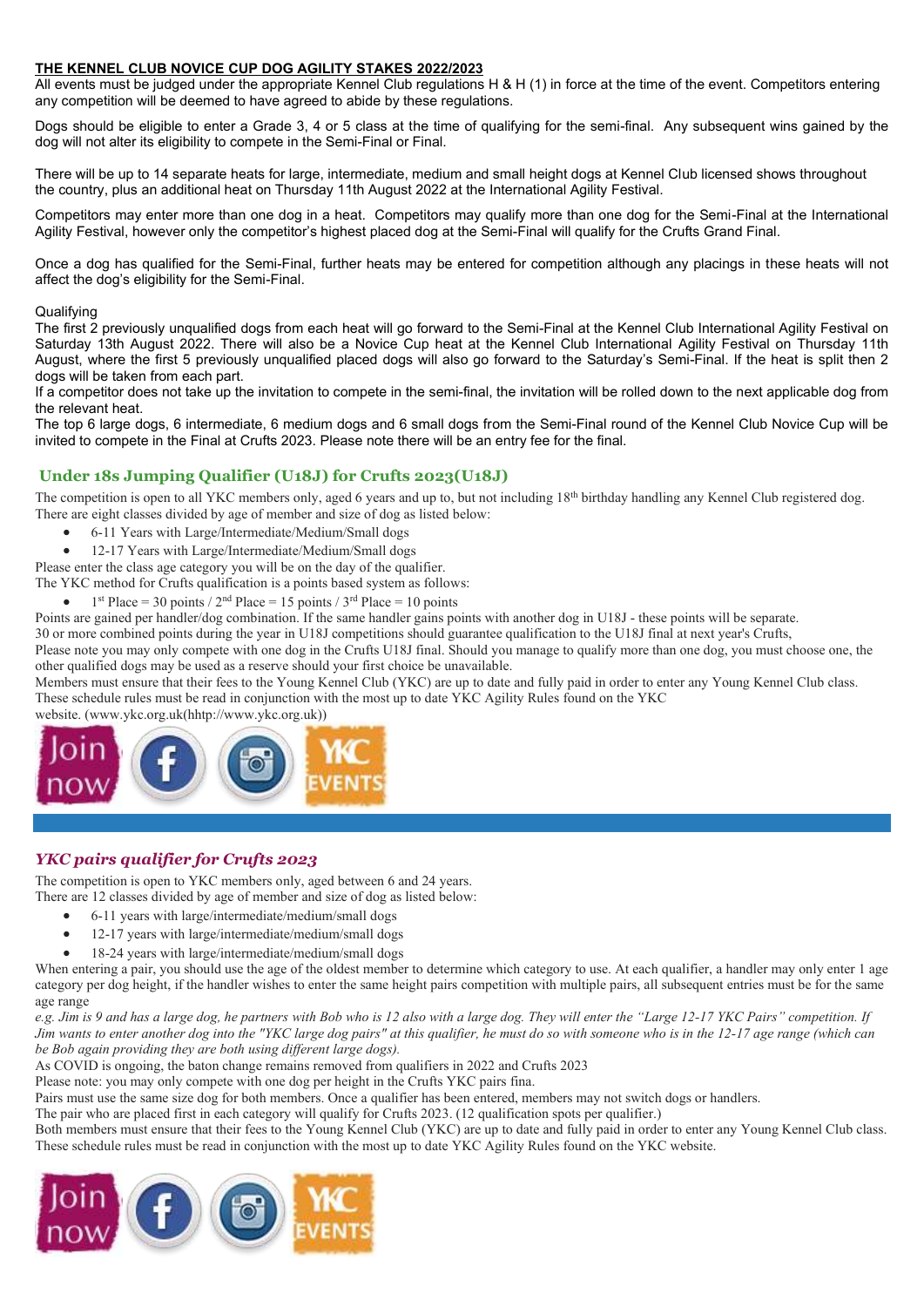#### *YKC Agility Dog of the Year Crufts 2023 (ADOY***)**

The competition is open to YKC members only, aged 6 years and up to, but not including 18th birthday handling any Kennel Club registered dog. There are eight classes divided by age of member and size of dog as listed below:

- 06-11 Years with large/intermediate/medium/small dogs
- 12-17 Years with large/intermediate/medium/small dogs

Please enter the class age category you will be on the day of the qualifier.

•The YKC method for Crufts qualification is a points based system as follows:

 $1<sup>st</sup>$  Place = 30 points /  $2<sup>nd</sup>$  Place = 15 points /  $3<sup>rd</sup>$  Place = 10 points

Points are gained per handler/dog combination. If the same handler gains points with another dog in ADOY- these points will be separate. 30 or more points during the year in ADOY competitions guarantees qualification to the ADOY semi-final at next year's Crufts.

•Please note: you may only compete with one dog in the Crufts ADOY Semi Final. Should you manage to qualify more than one dog, you must choose one, the other qualified dogs may be used as a reserve should your first choice be unavailable.

•Members must ensure that their fees to the Young Kennel Club (YKC) are up to date and fully paid in order to enter any Young Kennel Club class.

•These schedule rules must be read in conjunction with the most up to date YKC Agility Rules found on the YKC website [\(www.ykc.org.uk\)](http://www.ykc.org.uk/).

## **The Agility Club Large, Intermediate, Medium & Small Starters Agility Challenge 2022 Rules**

1/ The competition will be run under the relevant Kennel Club Regulations in force at that time. Handlers will be deemed to have agreed to abide by these rules and regulations. Dogs will compete at their measured height.

2/ Each Heat is open to all Grade 1-2 dogs of the correct size for each heat, each heat will offer awards for the heights on offer as follows;

Rosettes to a minimum of 10%

Trophies <30 – 1 $^{\rm st}$ , between 30 and 60 – 1 $^{\rm st}$  & 2 $^{\rm nd}$ , over 60 1 $^{\rm st}$  – 3 $^{\rm rd}$ 

3/ ONLY dogs handled by an Agility Club member at the time of competing (date of joining/renewal must be prior to the first day of the show) may qualify for the Final. In order to compete in the Final you must also be a current member of The Agility Club on the day of the final.

4/ The competition will normally consist of up to twenty Heats. The highest placed Agility Club member in each Heat will go through to the Final, providing they have achieved an awarded place as detailed in paragraph 2.

5/ Both handler and dog may only qualify once for each height Final. Each handler and dog pairing may only qualify once for the Final. In the event of the highest placed dog(s) having qualified previously, the next highest placed dog will qualify. *The Agility Club reserves the right to call on the next placed Agility Club member if the highest placed is unable to attend the final.*

#### **SPECIAL FUN CLASS IN MEMORY OF RAY AMPS**

Many of you will know Ray was one of the founder members who started RVA.

We will be holding a fun Jumping class on the Saturday after the other classes have finished where all the money taken on entries will be donated to Pancreatic cancer.

The class will be sponsored by Spy Tech Clothing with rosettes and trophies for all heights.

Please come along and join in the fun and raise some money for the worthy cause in memory of Ray. Open to all heights and grades.

## **Venue**

The Camp, Wood Lane, Ramsey Cambridgeshire, PE26 2XB

What 3 Words: <https://w3w.co/speak.essays.boil>

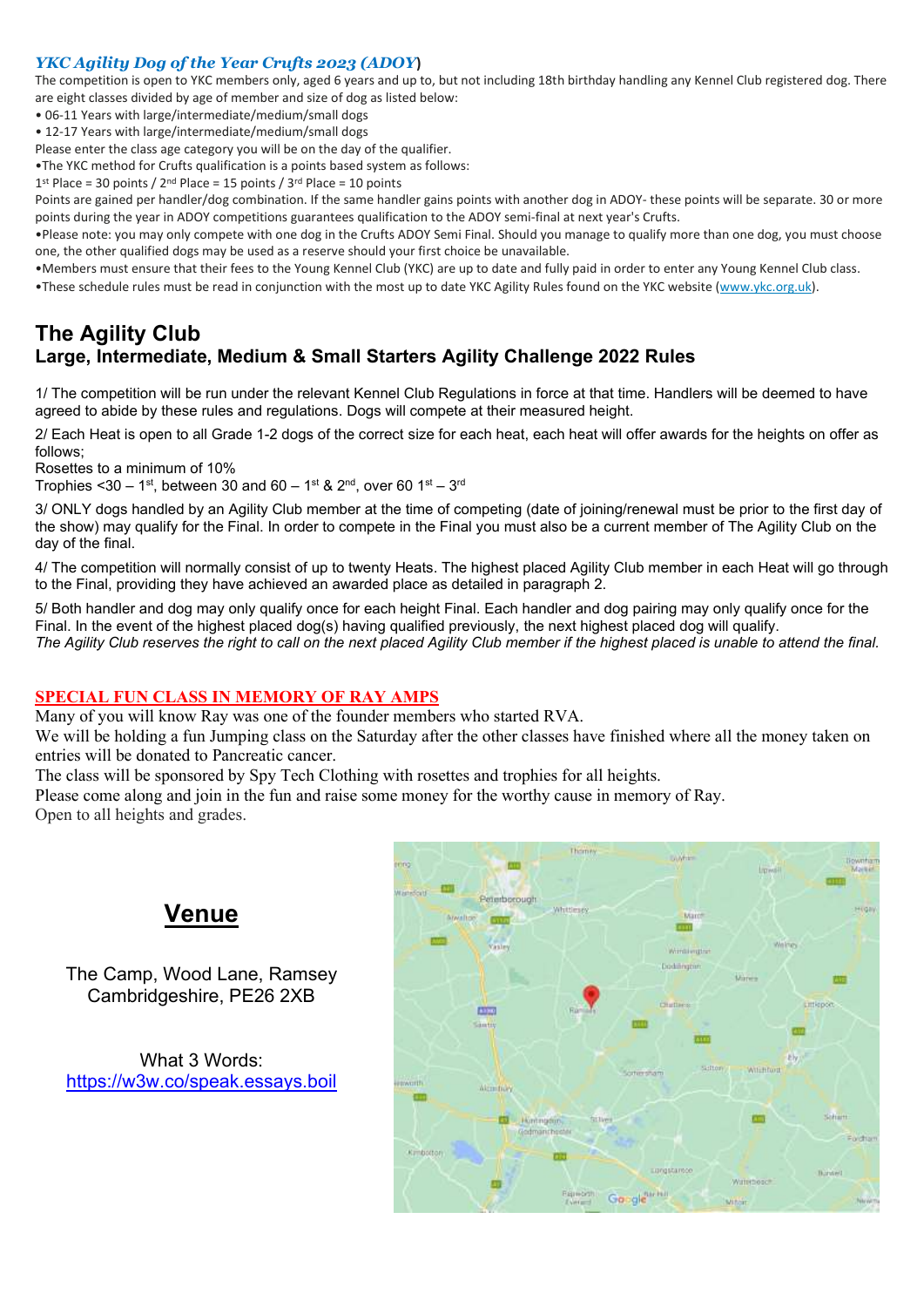## **RVA DTS (Cambs) – KC Championship, Premier & Open Agility Show**

The Camp, Wood Lane, Ramsey, Cambridgeshire, PE26 2XB – 8<sup>th</sup>, 9<sup>th</sup> & 10th July 2022

This form must be used by one person only (or partnership). Writing MUST BE IN INK OR INDELIBLE PENCIL. Use one line only for each dog. The name of the dog and all the details as recorded with the Kennel Club must be given the Kennel Club. All dogs must be REGISTERED at the Kennel Club in the name of the owner. If the registration or transfer of ownership has not been confirmed it must be applied for before the closing date of entries. In ca under 18 months of age on the day of competition cannot be entered for competition. On no account will entries be accepted without fees. If a dog is in the process of Registration or Transfer at the time entry is made, add BLOCK CAPITALS throughout when completing this entry form. PLEASE CHECK ALL DETAILS BEFORE POSTING. NOTE: Children under the age of 11 are the responsibility of a Parent or Guardian and must be supervised at all times incl

|                            | <b>HANDLER</b>                   |         |                       |                          |                        |       | *OWNER (if different to handler)                                                                                                                                                                 |                           |
|----------------------------|----------------------------------|---------|-----------------------|--------------------------|------------------------|-------|--------------------------------------------------------------------------------------------------------------------------------------------------------------------------------------------------|---------------------------|
| Name                       |                                  | Address |                       |                          |                        |       | Name                                                                                                                                                                                             |                           |
| Tel No                     |                                  |         |                       |                          |                        |       | Address                                                                                                                                                                                          |                           |
| Mobile                     |                                  |         |                       |                          |                        |       | Postcode                                                                                                                                                                                         |                           |
| email                      | Postcode                         |         |                       |                          |                        |       | Tel No                                                                                                                                                                                           |                           |
| *KC Registered Name of Dog | <b>*KC Reg No</b><br>(SB/ATC No) | *Breed  | *Dog/<br><b>Bitch</b> | *Date of<br><b>Birth</b> | <b>Size</b><br>S/M/I/L | Grade | <b>Classes (In Numerical Order) or NFC</b>                                                                                                                                                       | <b>Secs</b><br><b>Use</b> |
|                            |                                  |         |                       |                          |                        |       |                                                                                                                                                                                                  |                           |
|                            |                                  |         |                       |                          |                        |       |                                                                                                                                                                                                  |                           |
|                            |                                  |         |                       |                          |                        |       |                                                                                                                                                                                                  |                           |
|                            |                                  |         |                       |                          |                        |       |                                                                                                                                                                                                  |                           |
|                            |                                  |         |                       |                          |                        |       |                                                                                                                                                                                                  |                           |
|                            |                                  |         |                       |                          |                        |       |                                                                                                                                                                                                  |                           |
|                            |                                  |         |                       |                          |                        |       | * these details must be given in terms identical with registration of the dog at the Kennel Club. FNTER NEC's AROVE must be aged 4 months or over and registered with the KC or name applied for |                           |

*\* these details must be given in terms identical with registration of the dog at the Kennel Club - ENTER NFC's ABOVE must be aged 4 months or over and registered with the KC or name applied for*

|                                                                                                                                               |                          | <b>ENTRIES &amp; FEES</b>                                                                                                  |                                       |                                                                                                                                                                                     |  |  |
|-----------------------------------------------------------------------------------------------------------------------------------------------|--------------------------|----------------------------------------------------------------------------------------------------------------------------|---------------------------------------|-------------------------------------------------------------------------------------------------------------------------------------------------------------------------------------|--|--|
| A dog must at the time of entry for the competition, be registered as<br>required by Kennel Club Limited Rules and Regulations in the owner's |                          | Classes at £4.20                                                                                                           | £                                     | <b>Declaration:</b> I/We agree to submit to and be bound by Kennel Club Limited Rules &<br>Regulations in their present form or as they may be amended from time to time in         |  |  |
| name (or else registration or transfer of registration applied for).                                                                          |                          | Pairs Classes at £8.00                                                                                                     |                                       | relation to all canine matters with which the Kennel Club is concerned and that this<br>entry is made upon the basis that all current single or joint registered owners of this     |  |  |
| Dogs in Vehicles on Hot Days: Your dog is vulnerable and AT RISK if<br>left in a vehicle in high temperatures and even on days considered as  |                          | Championship Classes at £15.00                                                                                             | £                                     | dog(s) have authorised/consented to this entry. I/We also undertake to abide by the<br>Regulations of this Show and not to bring to the Show any dog which has contracted or        |  |  |
| slightly warm. Please take care of your dog. If your dog is found to be<br>at risk forcible entry to your vehicle may be necessary without    | £<br>Camping at £40.00   |                                                                                                                            |                                       | been knowingly exposed to any infectious or contagious disease during the 21 days<br>prior to the Show, or which is suffering from a visible condition which adversely affects      |  |  |
| liability for any damage caused.                                                                                                              |                          | Postage at £2.00                                                                                                           |                                       | its health or welfare. I/We further declare that, I believe to the best of my knowledge<br>that dogs are not liable to disqualification under Kennel Club Agility Show Regulations. |  |  |
|                                                                                                                                               |                          | TOTAL                                                                                                                      |                                       |                                                                                                                                                                                     |  |  |
| <b>Entries &amp; Fees to:</b><br>RVA DTS July, c/o Agility Aid, 30 Groveside,                                                                 |                          | Please tick if you would like to download your ring cards etc<br>from Agility Aid / ASO - see rule 37 (do not pay postage) |                                       | Tick box to confirm the owner is aware that small, medium<br>and intermediate dogs must be measured prior to competing<br>in accordance with Regulation $H(1)(B)4$ .                |  |  |
| Henlow, Bedfordshire, SG16 6AP<br><b>Cheques Payable To: RVA DTS JULY</b>                                                                     |                          | Group Name:                                                                                                                |                                       | <b>Signature of Owner</b> (or Authorised Agent)                                                                                                                                     |  |  |
| Closing Date: 11 <sup>th</sup> June 2022                                                                                                      | Camping:                 | Comments:                                                                                                                  |                                       |                                                                                                                                                                                     |  |  |
| Any offers of help would be gratefully received,<br>if you can spare an hour or so please indicate here:                                      | Fri pm<br>Fri am<br>Job: | Sat am<br>Sat pm                                                                                                           | Sun pm<br>Sun am<br>Judge/Ring Party: |                                                                                                                                                                                     |  |  |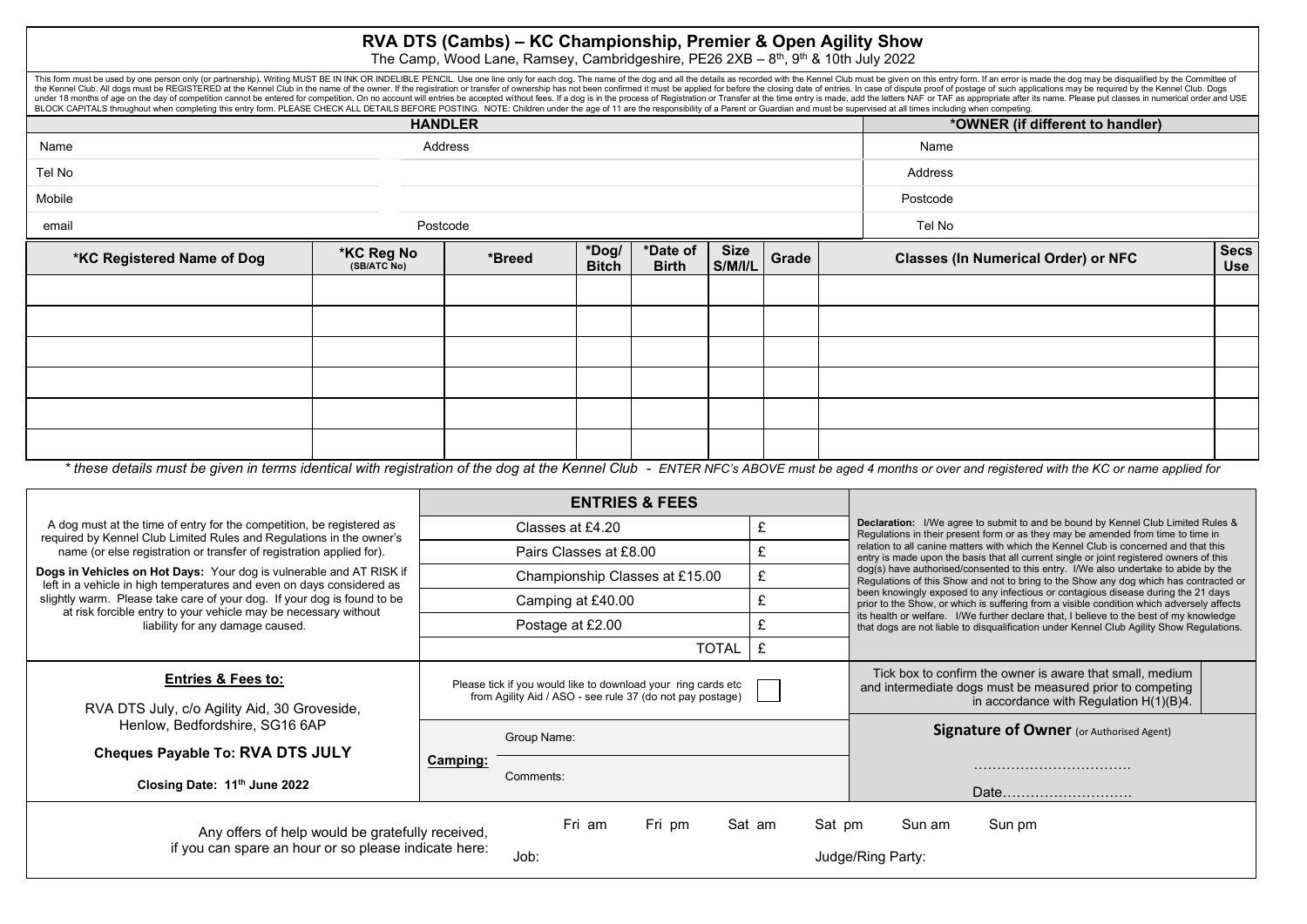## **RVA DTS (CAMBS) CHAMPIONSHIP AGILITY SHOW 2022 Championship Qualification**

Please list qualifying wins for Championship Class (entry cannot be accpeted without these)

| <b>KC Registered Name of Dog:</b> |              |       |                 |  | <b>KC Registered Name of Dog:</b> |              |       |                 |
|-----------------------------------|--------------|-------|-----------------|--|-----------------------------------|--------------|-------|-----------------|
| <b>Show Date</b>                  | Show/Society | Class | Place           |  | <b>Show Date</b>                  | Show/Society | Class | Place           |
|                                   |              |       | 1 <sup>st</sup> |  |                                   |              |       | $1$ st          |
|                                   |              |       | 1 <sup>st</sup> |  |                                   |              |       | $1$ st          |
|                                   |              |       | 1 <sup>st</sup> |  |                                   |              |       | $1$ st          |
|                                   |              |       | 1 <sup>st</sup> |  |                                   |              |       | 1 <sup>st</sup> |
|                                   |              |       | 1st             |  |                                   |              |       | $1$ st          |

|     |                  | <b>KC Registered Name of Dog:</b> |       |                 |  |  |  |  |  |  |
|-----|------------------|-----------------------------------|-------|-----------------|--|--|--|--|--|--|
| ıce | <b>Show Date</b> | Show/Society                      | Class | Place           |  |  |  |  |  |  |
| st  |                  |                                   |       | 1 <sup>st</sup> |  |  |  |  |  |  |
| st  |                  |                                   |       | 1 <sup>st</sup> |  |  |  |  |  |  |
| st  |                  |                                   |       | 1 <sup>st</sup> |  |  |  |  |  |  |
| st  |                  |                                   |       | 1 <sup>st</sup> |  |  |  |  |  |  |
| st  |                  |                                   |       | 1 <sup>st</sup> |  |  |  |  |  |  |

|           | <b>KC Registered Name of Dog:</b> |              | <b>KC Registered Name of Dog:</b> |                  |        |
|-----------|-----------------------------------|--------------|-----------------------------------|------------------|--------|
| Show Date | Show/Society                      | <b>Class</b> | Place                             | <b>Show Date</b> | Show/S |
|           |                                   |              | 1 <sup>st</sup>                   |                  |        |
|           |                                   |              | 1st                               |                  |        |
|           |                                   |              | 1st                               |                  |        |
|           |                                   |              | 1st                               |                  |        |
|           |                                   |              | 1st                               |                  |        |

| C Registered Name of Dog: |              |       |                 |  |                  | <b>KC Registered Name of Dog:</b> |              |       |
|---------------------------|--------------|-------|-----------------|--|------------------|-----------------------------------|--------------|-------|
| <b>Show Date</b>          | Show/Society | Class | Place           |  | <b>Show Date</b> | Show/Society                      | <b>Class</b> | Place |
|                           |              |       | 1st             |  |                  |                                   |              | 1st   |
|                           |              |       | $1$ st          |  |                  |                                   |              | 1st   |
|                           |              |       | 1st             |  |                  |                                   |              | 1st   |
|                           |              |       | 1 <sup>st</sup> |  |                  |                                   |              | 1st   |
|                           |              |       | 1st             |  |                  |                                   |              | 1st   |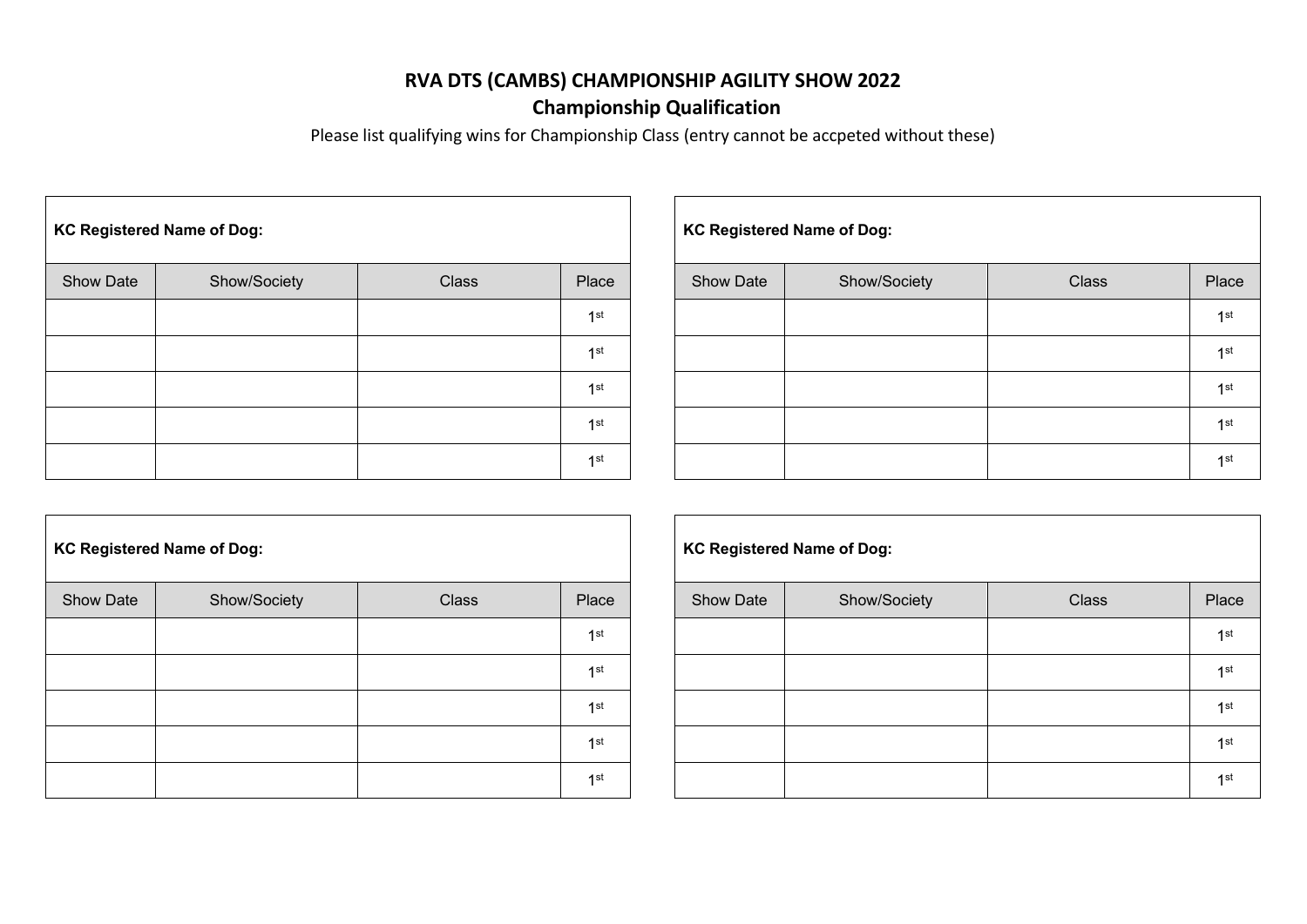## **RVA DTS (Cambs) 2022 - YKC Pairs Qualifier**

Pairs must consist of two dogs of the same height combination

Age groups: 6-11 12-17 18-24 (the oldest child determines the group)

| <b>Age Group for Pair:</b> | Age Group for Pair:        |
|----------------------------|----------------------------|
| Dog 1                      | Dog 1                      |
| Handler:                   | Handler:                   |
| Handler Age:               | Handler Age:               |
| YKC Membership No:         | YKC Membership No:         |
| KC Registered Name of Dog: | KC Registered Name of Dog: |
| Size of Dog:               | Size of Dog:               |
| Dog 2                      | Dog <sub>2</sub>           |
| Handler:                   | Handler:                   |
| Handler Age:               | Handler Age:               |
| YKC Membership No:         | YKC Membership No:         |
| KC Registered Name of Dog: | KC Registered Name of Dog: |
| Size of Dog:               | Size of Dog:               |

| <b>Age Group for Pair:</b> | <b>Age Group for Pair:</b> |
|----------------------------|----------------------------|
| Dog 1                      | Dog 1                      |
| Handler:                   | Handler:                   |
| Handler Age:               | Handler Age:               |
| YKC Membership No:         | YKC Membership No:         |
| KC Registered Name of Dog: | KC Registered Name of Dog: |
| Size of Dog:               | Size of Dog:               |
| Dog 2                      | Dog <sub>2</sub>           |
| Handler:                   | Handler:                   |
| Handler Age:               | Handler Age:               |
| YKC Membership No:         | YKC Membership No:         |
| KC Registered Name of Dog: | KC Registered Name of Dog: |
| Size of Dog:               | Size of Dog:               |

| <b>Age Group for Pair:</b> |  |
|----------------------------|--|
| Dog 1                      |  |
| Handler:                   |  |
| Handler Age:               |  |
| YKC Membership No:         |  |
| KC Registered Name of Dog: |  |
| Size of Dog:               |  |
| Dog <sub>2</sub>           |  |
| Handler:                   |  |
| Handler Age:               |  |
| YKC Membership No:         |  |
| KC Registered Name of Dog: |  |
| Size of Dog:               |  |

| <b>Age Group for Pair:</b> |  |
|----------------------------|--|
| Dog 1                      |  |
| Handler:                   |  |
| Handler Age:               |  |
| YKC Membership No:         |  |
| KC Registered Name of Dog: |  |
| Size of Dog:               |  |
| Dog <sub>2</sub>           |  |
| Handler:                   |  |
| Handler Age:               |  |
| YKC Membership No:         |  |
| KC Registered Name of Dog: |  |
| Size of Dog:               |  |